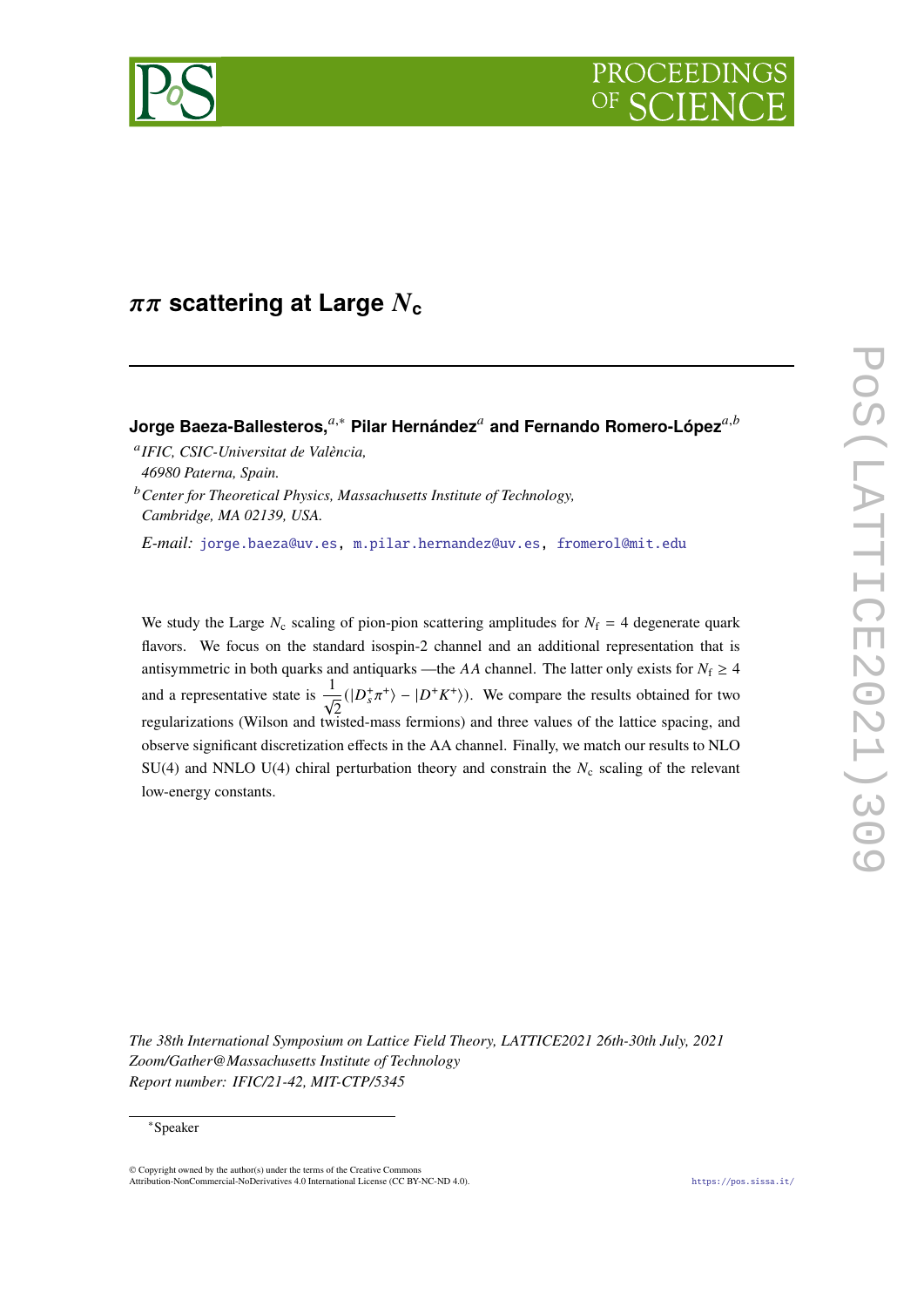#### **1. Introduction**

The 't Hooft limit of QCD [\[1\]](#page-8-0), that is, the limit of large number of colors,  $N_c$ , is a simplification of the theory of strong interactions. It captures most of the non-perturbative features of QCD, such as asymptotic freedom, spontaneous chiral symmetry breaking, confinement, or the existence of a low-energy spectrum of pseudo-Goldstone bosons. Moreover, it has proven to have predictive power in the non-perturbative regime, and is often used in phenomenological approaches to QCD.

Several studies have addressed the Large  $N_c$  limit via lattice simulations [\[2\]](#page-8-1). Particularly interesting are questions where Large  $N_c$  predictions seem to fail, such as non-leptonic kaon decays. Intrinsic QCD effects in these processes at Large  $N_c$  have been recently studied by our group [\[3\]](#page-8-2), finding that subleading  $N_c$  corrections can naturally account for the discrepancy. However, final state interactions might also be relevant and remain to be studied. Another interesting open question is whether exotic states such as tetraquarks survive in the Large  $N_c$  limit. Both these questions can be explored studying scattering processes on the lattice.

In this talk we report the current state of our study of  $\pi\pi$  scattering at Large  $N_c$ . We work in a theory with  $N_f = 4$  degenerate quark flavors, for which seven different irreducible representations (irreps) of  $SU(4)$ <sub>f</sub> exist [\[4\]](#page-8-3). We have focused on two of them:

- The 84-dimensional irrep, which is the analogous to the isospin-2 ( $I = 2$ ) channel of SU(2)<sub>f</sub>. A representative state for this channel is the well-known  $|\pi^+\pi^+\rangle$ .
- The 20-dimensional irrep, which only exists for  $N_f \geq 4$  and is antisymmetric in quarks and antiquarks. We refer to it as the AA channel. A representative state is  $\frac{1}{4}$ 2  $(|D_s^+\pi^+\rangle - |D^+K^+\rangle).$

For these two channels, two-pion correlation functions are computed on the lattice as linear combinations of the disconnected and connected quark contractions—see Fig. [1:](#page-1-0)

$$
C_{I=2} = 2D - 2C, \t C_{AA} = 2D + 2C.
$$
 (1)

<span id="page-1-0"></span>From the lattice results, we extract scattering properties and match them to chiral perturbation theory to constrain the Large  $N_c$  scaling of the relevant low energy constants.



**Figure 1:** Schematic representation of the disconnected (left) and connected (right) quark contractions required to compute the two-pion correlators in the lattice for the  $I = 2$  and AA channels.

## 2.  $\pi \pi$  scattering in ChPT

Chiral perturbation theory (ChPT) is an effective theory that describes the low-energy behavior of QCD in terms of the lightest non-singlet multiplet of mesons and a finite number of low-energy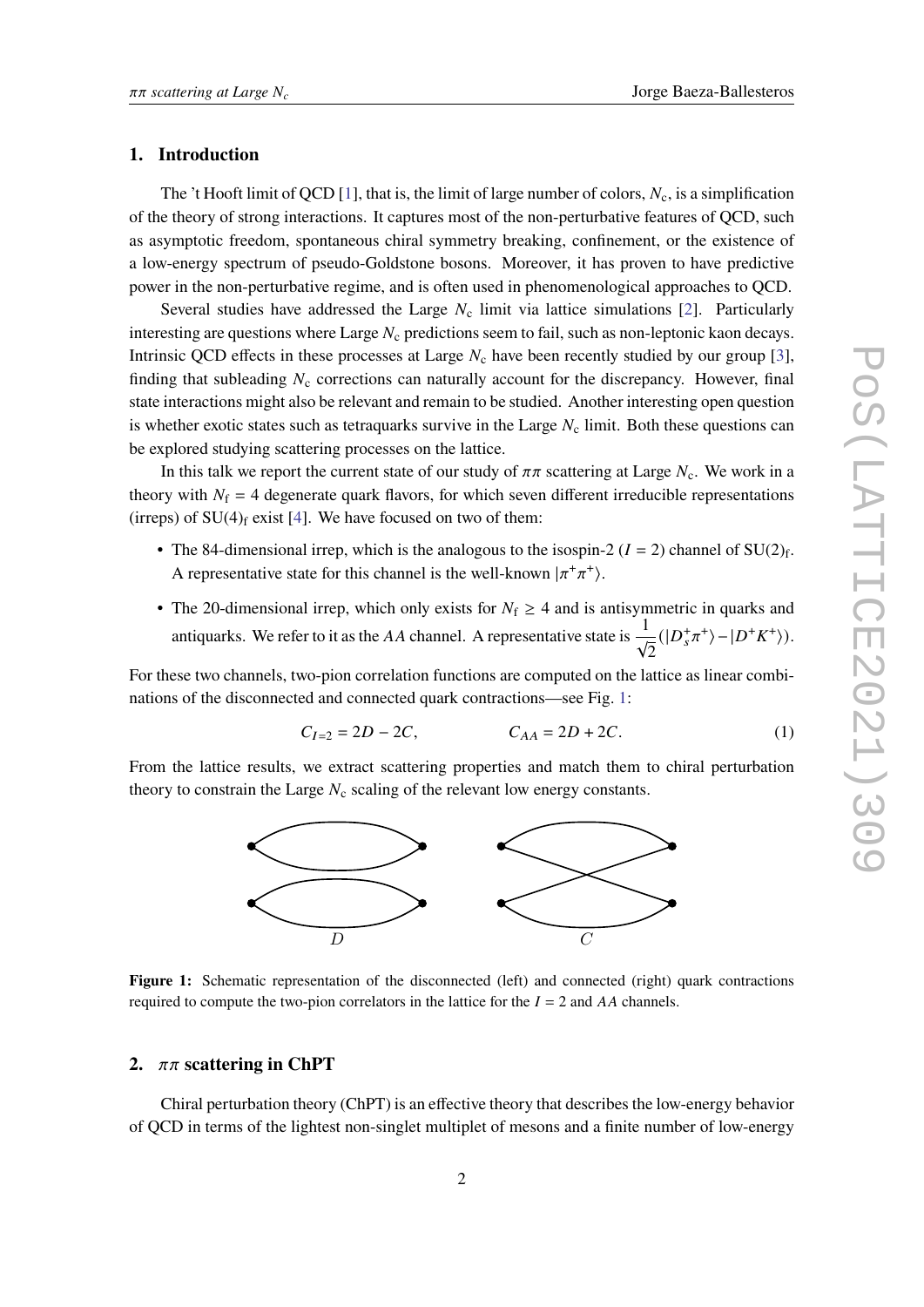constants (LECs). These mesons are the pseudo-Goldstone bosons resulting from the pattern of spontaneous chiral symmetry breaking of QCD,  $SU(N_f)_L \times SU(N_f)_R \rightarrow SU(N_f)_V$ . ChPT has been widely studied [\[5,](#page-8-4) [6\]](#page-8-5) and in the case of degenerate quarks,  $\pi \pi$  scattering amplitudes are known up to next-to-next-to-leading-order (NNLO) [\[4\]](#page-8-3). From these results, the  $(s$ -wave) scattering lengths of the two channels of interest for  $N_f = 4$  can be extracted at next-to-leading order (NLO):

$$
M_{\pi} a_0^{I=2} = -\frac{M_{\pi}^2}{16\pi F_{\pi}^2} \left[ 1 - \frac{16M_{\pi}^2}{F_{\pi}^2} L_{I=2} + \frac{M_{\pi}^2}{32\pi^2 F_{\pi}^2} \left( \frac{13}{4} \ln \frac{M_{\pi}^2}{\mu^2} - \frac{3}{4} \right) \right],
$$
 (2)

$$
M_{\pi} a_0^{AA} = \frac{M_{\pi}^2}{16\pi F_{\pi}^2} \left[ 1 - \frac{16M_{\pi}^2}{F_{\pi}^2} L_{AA} - \frac{M_{\pi}^2}{32\pi^2 F_{\pi}^2} \left( \frac{21}{4} \ln \frac{M_{\pi}^2}{\mu^2} + \frac{5}{4} \right) \right],
$$
 (3)

where  $M_{\pi}$  and  $F_{\pi}$  are the pion mass and decay constants, respectively, and  $L_{I=2}$  and  $L_{AA}$  are linear combinations of LECs. We can expand them as a power series in  $N_c$ ,

$$
L_{I=2} = N_{\rm c} L^{(0)} + L_{I=2}^{(1)} + \mathcal{O}(N_{\rm c}^{-1}), \qquad L_{AA} = N_{\rm c} L^{(0)} + L_{AA}^{(1)} + \mathcal{O}(N_{\rm c}^{-1}). \tag{4}
$$

Note that the leading dependence of both quantities is expected to be the same. Only leading and subleading  $N_c$  terms will be kept when matching lattice results to ChPT.

In the 't Hooft limit, we must include singlet meson, the  $\eta'$ , in the effective theory. Its mass originates from the explicit breaking of the  $U(1)_A$  symmetry by the anomaly, which is suppressed at Large  $N_c$ . Thus, it becomes degenerate with the rest of mesons,

$$
M_{\eta'}^2 = M_\pi^2 + \frac{2N_f\chi_{\text{top}}}{F_\pi^2} \xrightarrow{\text{Large } N_c} M_\pi^2 + \mathcal{O}(N_c^{-1}).\tag{5}
$$

where  $\chi_{\text{top}}$  is the topological susceptibility of pure Yang-Mills and  $F_{\pi}^2 \sim \mathcal{O}(N_c)$ .

An extension of ChPT to Large  $N_c$  has already been studied and is sometimes referred to as Large  $N_c$  or U( $N_f$ ) ChPT [\[7\]](#page-9-0). It includes the  $\eta'$  in the pion matrix and  $N_c$  in the counting scheme,  $\mathcal{O}(m_q) \sim \mathcal{O}(M_\pi^2) \sim \mathcal{O}(p^2) \sim \mathcal{O}(N_c^{-1})$ , with  $m_q$  the quark mass and p the external momentum. As a consequence, loop diagrams first enter the computations at NNLO.

Within this theory, we have computed the scattering amplitudes for both channels of interest at NNLO. For  $N_f = 4$  the corresponding scattering lengths are:

$$
M_{\pi}a_0^{I=2} = -\frac{M_{\pi}^2}{16\pi F_{\pi}^2} \left\{ 1 - \frac{16M_{\pi}^2}{F_{\pi}^2} L_{I=2} + K_{I=2} \left(\frac{M_{\pi}^2}{F_{\pi}^2}\right)^2 + \frac{M_{\pi}^2}{32\pi^2 F_{\pi}^2} \left[ \frac{15M_{\pi}^2 - 13M_{\eta'}^2}{4(M_{\pi}^2 - M_{\eta'}^2)} \ln \frac{M_{\pi}^2}{\mu^2} + \frac{M_{\pi}^2 - 3M_{\eta'}^2}{4(M_{\pi}^2 - M_{\eta'}^2)} \ln \frac{M_{\eta'}^2}{\mu^2} - \frac{1}{2} \right] \right\},
$$
 (6)

$$
M_{\pi}a_0^{AA} = \frac{M_{\pi}^2}{16\pi F_{\pi}^2} \left\{ 1 - \frac{16M_{\pi}^2}{F_{\pi}^2} L_{AA} + K_{AA} \left(\frac{M_{\pi}^2}{F_{\pi}^2}\right)^2 - \frac{M_{\pi}^2}{32\pi^2 F_{\pi}^2} \left[ \frac{15M_{\pi}^2 - 21M_{\eta'}^2}{4(M_{\pi}^2 - M_{\eta'}^2)} \ln \frac{M_{\pi}^2}{\mu^2} + \frac{M_{\pi}^2 + 5M_{\eta'}^2}{4(M_{\pi}^2 - M_{\eta'}^2)} \ln \frac{M_{\eta'}^2}{\mu^2} + \frac{3}{2} \right] \right\},
$$
\n(7)

where  $K_{I=2}$  and  $K_{AA}$  are combinations of SU( $N_f$ ) LECs and new ones from the U( $N_f$ ) theory. They scale as  $\mathcal{O}(N_c^2)$  and only the leading dependence is considered as a fitting parameter when matching to lattice results.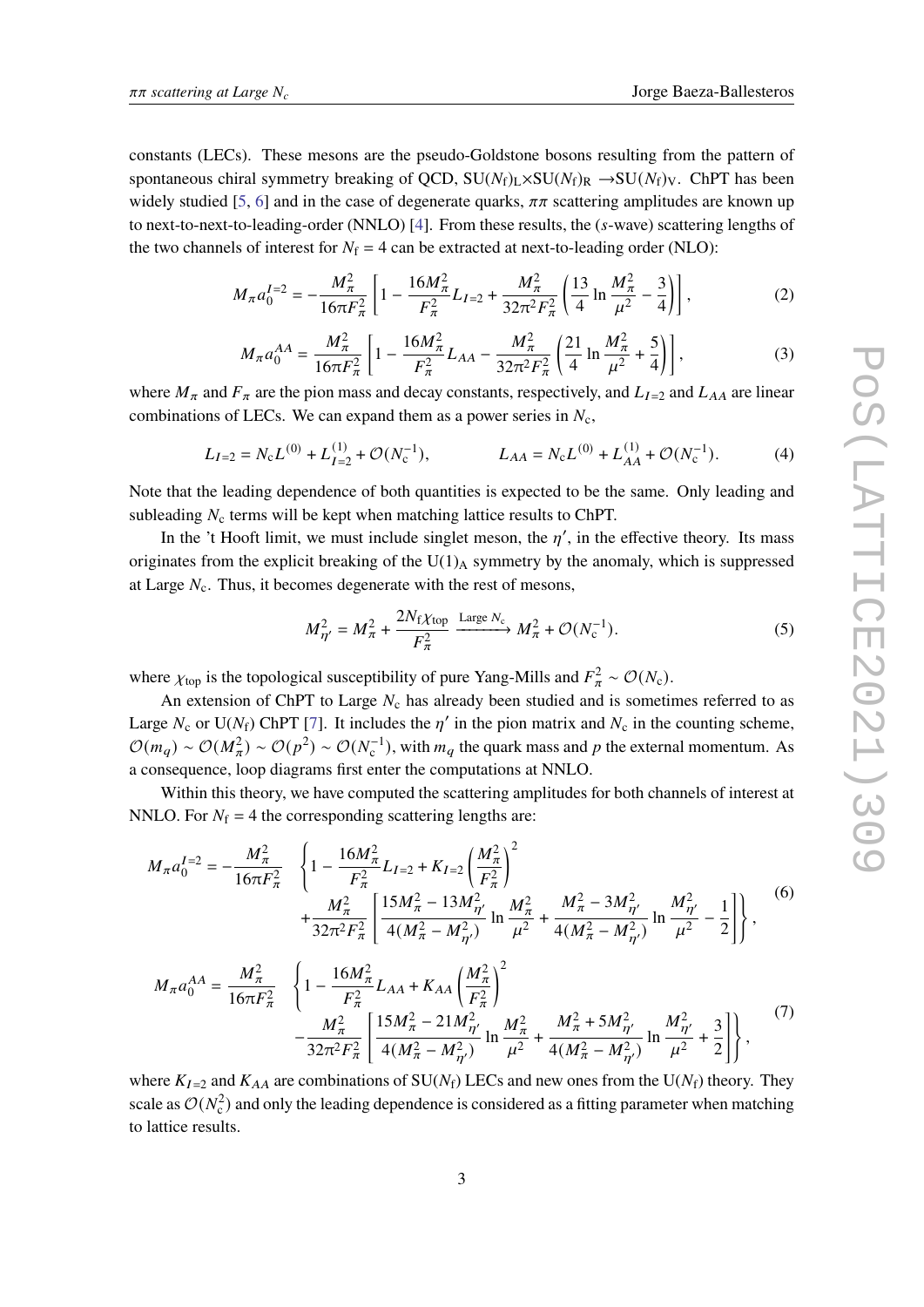One can compare the results of  $SU(4)$  and  $U(4)$  ChPT. In Fig. [2](#page-3-0) we represent the scattering length in the  $I = 2$  channel for both theories and two values of  $N_c$ . We have set  $K_{I=2} = 0$  for the comparison and matched the values of the SU(4) and U(4) LECs using the  $M_{\eta\gamma} \gg M_{\pi}$  limit. The differences observed vary with  $N_c$  as a result of two effects. First, the contribution from chiral logarithms including the  $\eta'$  increases as  $M_{\eta'}$  approaches  $M_{\pi}$ , but at the same time, the importance of the NNLO corrections gets reduced with  $N_c$ .

<span id="page-3-0"></span>

**Figure 2:** Comparison between the SU(4) and U(4) ChPT one-loop predictions for the scattering length in the  $I = 2$  channel for  $N_c = 3$  (green) and  $N_c = 6$  (pink). We have set  $K_{I=2} = 0$  and matched  $L_{I=2}^{(1)}$  between both theories using the  $M_{\eta\prime} \gg M_{\pi}$  limit.

### **3. Finite-volume formalism**

Lattice simulations allow one to obtain the energy spectrum of two pions in a finite volume. It must then be related to infinite-volume scattering observables, such as the scattering amplitude. This is done using Lüscher's formalism [\[8\]](#page-9-1). For the lowest-energy state, the s-wave phase shift,  $\delta_0$ , can be related to the ground-state energy of two pions,  $E_{\pi\pi}$ , on a cubic box of side L, as

$$
k \cot \delta_0 = \frac{1}{\pi L} \mathcal{Z} \left( \frac{Lk}{2\pi} \right),\tag{8}
$$

where k is the center-of-mass (CM) momentum, defined from  $E_{\pi\pi} = \sqrt{k^2 + M_{\pi}^2}$ , and  $\mathcal{Z}$  is the generalized Lüscher's zeta function.

Near threshold, the energy shift of the ground state,  $\Delta E_{\pi\pi} = E_{\pi\pi} - 2M_{\pi}$ , can be expanded in terms of the *s*-wave scattering length,  $a_0$ , and effective range,  $r_0$ , of the system.

<span id="page-3-1"></span>
$$
\Delta E_{\pi\pi} = -\frac{4\pi a_0}{M_{\pi}L^3} \left[ 1 + c_1 \left( \frac{a_0}{L} \right) + c_2 \left( \frac{a_0}{L} \right)^2 + c_3 \left( \frac{a_0}{L} \right)^3 + \frac{2\pi r_0 a_0}{L^3} + \frac{\pi a_0}{M_{\pi}^2 L^3} \right],\tag{9}
$$

where  $c_1$ ,  $c_2$  and  $c_3$  are known numerical constants. This result was first developed up to  $\mathcal{O}(L^{-5})$ in Ref. [\[8\]](#page-9-1), and the order  $\mathcal{O}(L^{-6})$  was later worked out in Ref. [\[9\]](#page-9-2).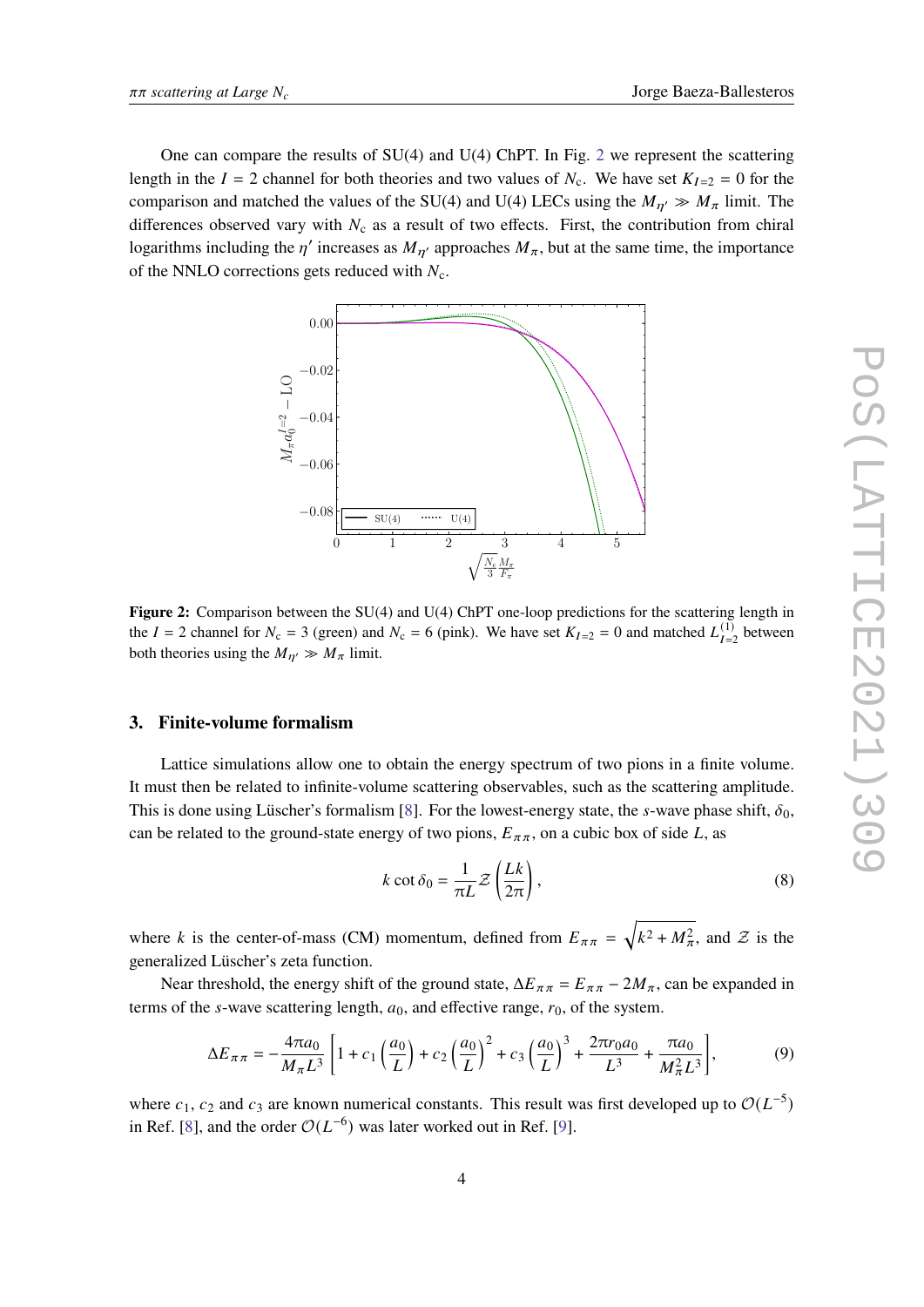#### **4. Energy spectrum from lattice simulations**

Our lattice ensembles have been generated using HiRep [\[10\]](#page-9-3). We have 17 ensembles with  $N_c = 3 - 6$  and lattice spacing  $a = 0.075$  fm. We have also produced 4 finer ensembles for  $N_c = 3$ , two with  $a = 0.065$  fm, and another two with  $a = 0.059$  fm, which are used to study discretization effects. We used the Iwasaki gauge action with  $N_f = 4$  clover-improved Wilson fermions on the sea, and two different regularizations for the valence sector:

- A unitary setup with improved Wilson fermions.
- A mixed-action setup at maximal twist.

Both are expected to show  $\mathcal{O}(a^2)$  improvement and represent an extra handle to analyze possible discretization effects, since they must coincide in the continuum. Moreover, the mixed-action setup allows us to compute  $F_{\pi}$  from the one-pion correlation function. A summary of the ensembles can be found in Refs. [\[3,](#page-8-2) [11,](#page-9-4) [12\]](#page-9-5).

In each ensemble, we compute the one- and two-pion correlators,  $C_{\pi}$  and  $C_{\pi\pi}$ , respectively, for both channels. We then obtain the ground state energy shift by fitting to the following ratio function [\[13\]](#page-9-6):

$$
R(t) = \frac{C_{\pi\pi}(t+a) - C_{\pi\pi}(t-a)}{C_{\pi}^2(t+a) - C_{\pi}^2(t-a)} \xrightarrow{T/2 > t \gg 1} A_{\pi\pi} \left[ \cosh(\Delta E_{\pi\pi}t') + \sinh(\Delta E_{\pi\pi}t') \coth(2M_{\pi}t') \right],
$$
\n(10)

where  $A_{\pi\pi}$  is a dimensionless amplitude,  $t' = t - T/2$  and T is the time extent of the lattice. Two examples of the results of the fits are shown in Fig. [3](#page-4-0) for different fitting ranges. The energy shifts are extracted from where a plateau is observed.

<span id="page-4-0"></span>

(a)  $I = 2$ -channel energy shift for a  $N_c = 4$  ensemble

(b)  $AA$ -channel energy shift for a  $N_c = 6$  ensemble

**Figure 3:** Energy shifts for different fitting ranges. The final result (blue) is extracted from the plateau.

For  $N_c = 3$ , we study possible discretization effects. In Fig. [4](#page-5-0) we compare between both regularizations of the valence sector. We observe that discretization effects are small for the  $I = 2$ channel (left), while they are as big as  $\sim$  50% for the coarser ensembles in the AA channel (right), and get reduced for decreasing  $a^2$ . To better understand these effects, we perform a continuum extrapolation for  $N_c = 3$  in the AA channel. We use k cot  $\delta_0$  as our physical observable for this analysis and proceed in three steps: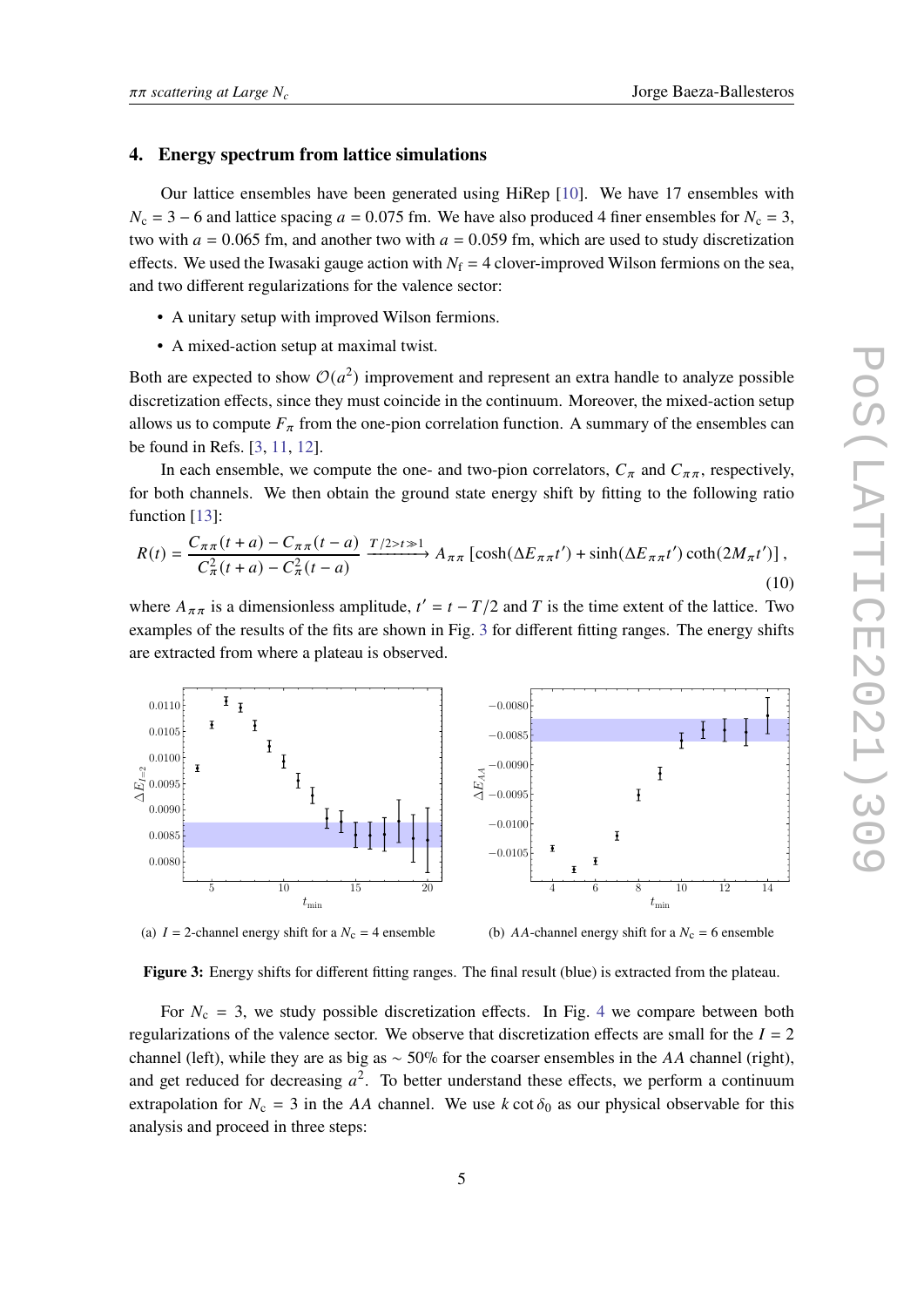<span id="page-5-0"></span>

**Figure 4:** Dependence on the lattice spacing of the ratio between the energy shifts obtained for the unitary Wilson and the mixed-action setups.

1. First, we extrapolate all data points to a fixed value of the CM momentum,  $k/M_{\pi} = -0.08$ . We use the effective range expansion (ERE) and a prior for the effective range,  $M_{\pi}^2 a_0 r_0 \in$ [−5, −1], motivated by the LO prediction of ChPT,

<span id="page-5-2"></span>
$$
M_{\pi}^2 a_0 r_0 \big|_{\text{LO ChPT}} = -3 \qquad (I = 2 \text{ and } AA \text{ channel}). \tag{11}
$$

- 2. For each lattice spacing, we interpolate to a fixed value of the chiral parameter,  $\xi$  =  $M_{\pi}^2/(4\pi F_{\pi})^2 = 0.14.$
- <span id="page-5-1"></span>3. Finally we do a constrained linear continuum extrapolation, as shown in Fig. [5.](#page-5-1)



**Figure 5:** Continuum extrapolation of the *s*-wave phase shift for  $N_c = 3$  in the AA channel. Results from the unitary (blue squares) and the mixed-action (red dots) setup setups are fitted simultaneously with a constrained common continuum limit.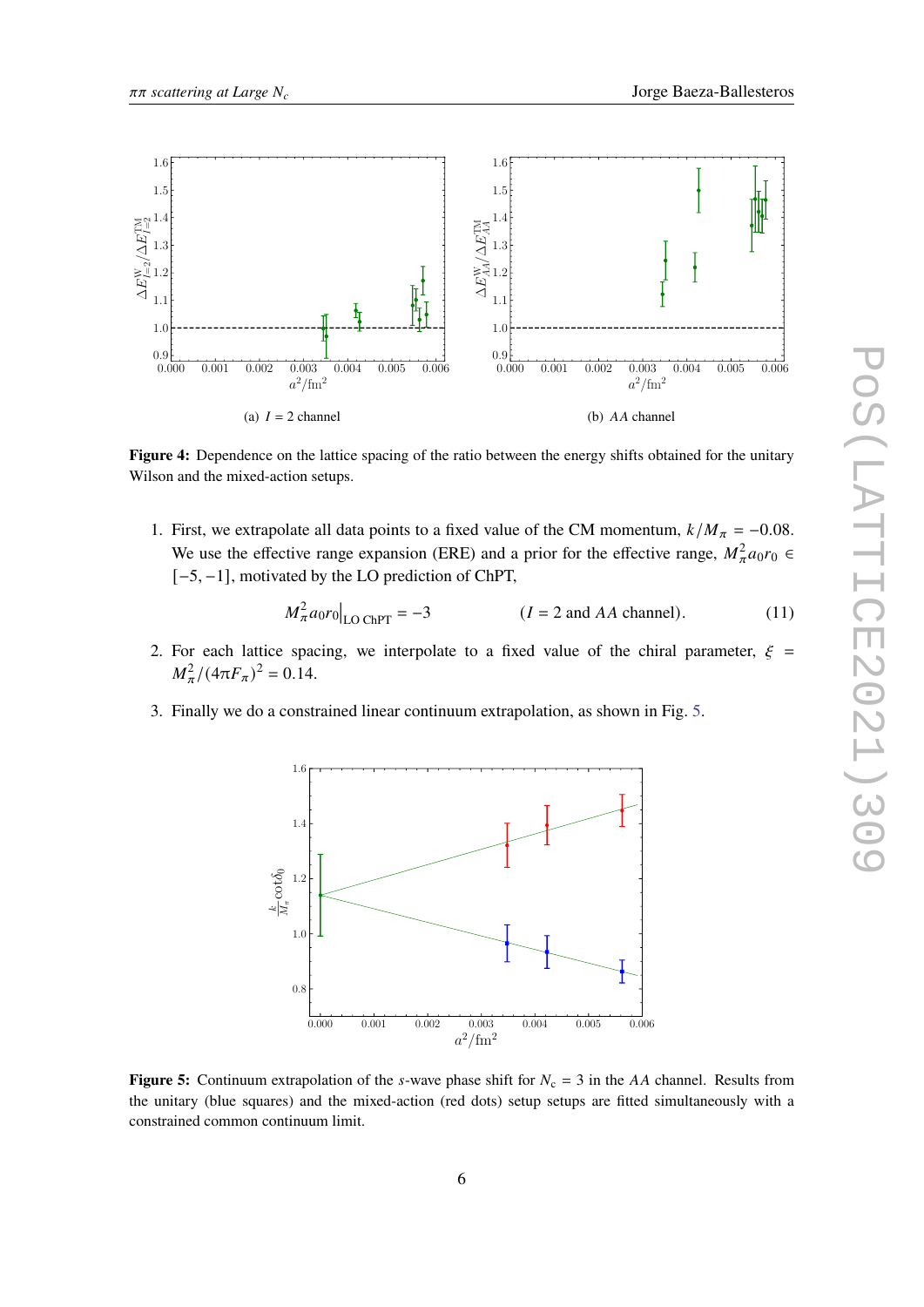We observe that our results are consistent with a universal continuum limit and that  $O(a^2)$ discretization effects are large for both regularizations. We decide to use the mixed-action results for the following analysis and parametrize the discretization effects in the scattering amplitude as

$$
\mathcal{M}_{AA}^{\text{latt}} = \mathcal{M}_{AA}^{\text{cont}} + a^2 W \xi,
$$
\n(12)

which is inspired in a modification of ChPT that includes the effects of Wilson fermions and a twisted mass  $[14, 15]$  $[14, 15]$  $[14, 15]$ . Here, W is a linear combination of new LECs appearing in this theory and obeys  $W \sim \mathcal{O}(1)$  in  $N_c$ . It is treated as a fitting parameter when matching lattice results to ChPT.

#### **5. Fits to ChPT**

We now compare our results to ChPT to constrain the  $N_c$  scaling of the LECs. First, Eq. [\(9\)](#page-3-1) is used to  $\mathcal{O}(L^{-5})$  to extract  $M_{\pi}a_0$  from the energy spectra and do a simultaneous chiral and  $N_c$  fit to ChPT. The results are shown in Fig. [6](#page-6-0) for both channels and both SU(4) and U(4) theories. In the  $I = 2$  channel, none of them can explain the behavior of the most massive  $N_c = 3$  points, so we exclude them from the fits. Our preliminary results for the LECs in the SU(4) case are:

$$
L_{I=2}/N_c \times 10^3 = -0.11(4) - 1.43(16)/N_c, \quad \chi^2/\text{dof} = 1.00,
$$
  

$$
L_{AA}/N_c \times 10^3 = -1.08(13) + 2.2(3)/N_c, \quad \chi^2/\text{dof} = 2.00,
$$
 (13)

and in U(4) ChPT:

$$
L_{I=2}/N_c \times 10^3 = -0.10(7) - 1.29(16)/N_c, \quad \chi^2/\text{dof} = 0.94,
$$
  
\n
$$
L_{AA}/N_c \times 10^3 = -0.6(4) + 2.4(3)/N_c, \quad \chi^2/\text{dof} = 1.42.
$$
\n(14)

For both the SU(4) and U(4) ChPT fits, there is some discrepancy between the leading dependence of the LECs in both channels, which was expected to be the same.

<span id="page-6-0"></span>

(a)  $I = 2$  channel. Points to the right of the dashed line are not considered for the fit.

(b) AA channel. Discretization effects are included as a fitting parameter.

**Figure 6:** Preliminary results for the simultaneous chiral and  $N_c$  fits of the scattering length to SU(4) (solid line) and U(4) (dashed line) ChPT.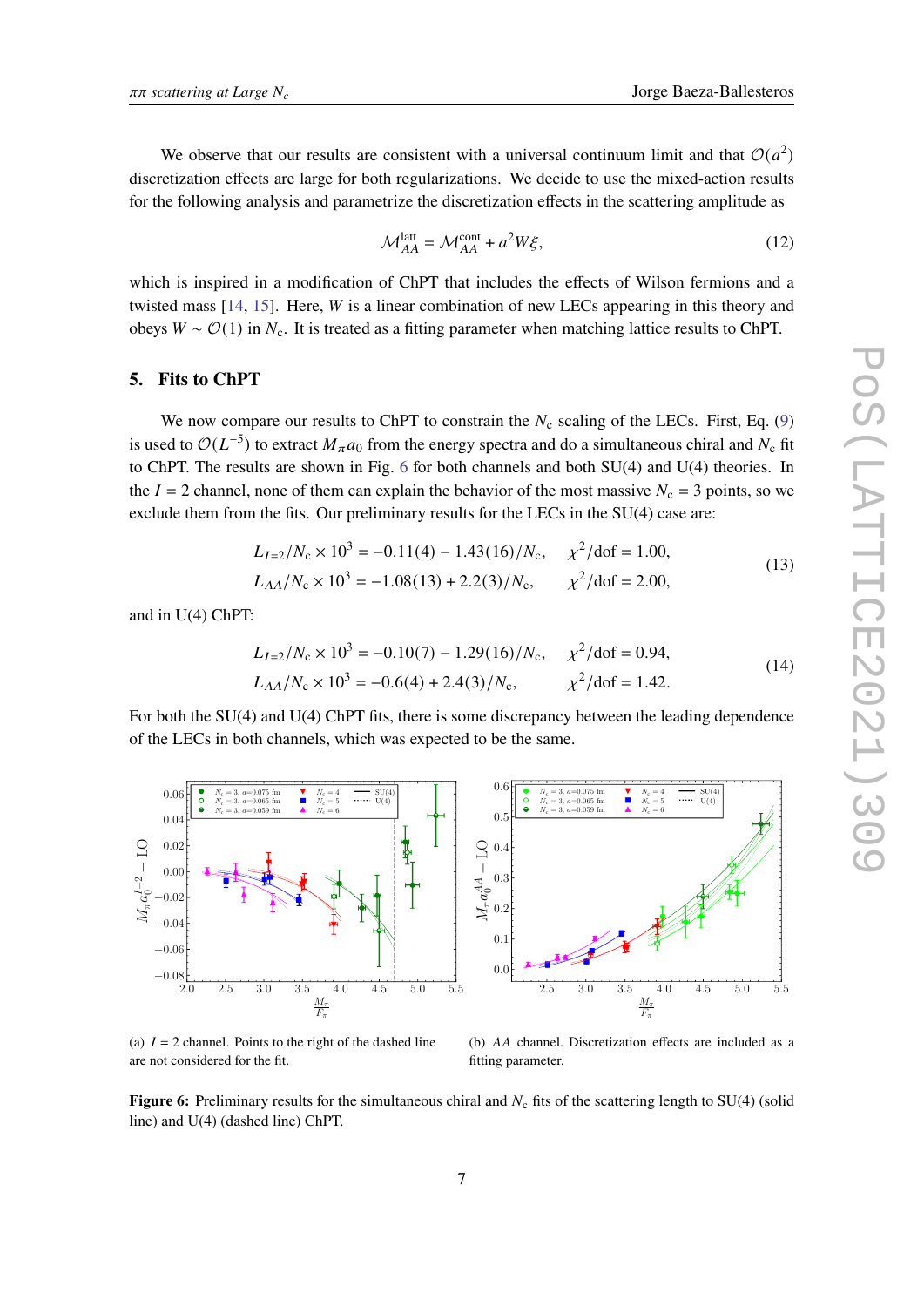We decide to study the possible impact of neglected higher-order terms in Eq. [\(9\)](#page-3-1). The analysis is represented for two ensembles, one for each channel, in Fig. [7.](#page-7-0) We compare the threshold expansion to  $\mathcal{O}(L^{-5})$  (in red) and  $\mathcal{O}(L^{-6})$  (in green) using Eq. [\(11\)](#page-5-2) for  $r_0$ . The blue region depicts the energy shift computed in the lattice and the points are the determinations of  $M_{\pi}a_0$ . We observe that the  $I = 2$  channel shows good agreement between both truncation orders. However, this is not the case for the AA channel for which convergence fails at large  $\xi$  or small volume.

<span id="page-7-0"></span>

**Figure 7:** Comparison between the  $O(L^{-5})$  (red) and  $O(L^{-6})$  (green) threshold expansion—see Eq. [\(9\)](#page-3-1). The horizontal blue region is the ground-state energy shift from the lattice and points are the determinations of the scattering length.

<span id="page-7-1"></span>

(a)  $I = 2$  channel. Points to the right of the dashed line

(b)  $AA$  channel. Discretization effects are included as a fitting parameter.

**Figure 8:** Preliminary results for the simultaneous chiral and  $N_c$  fits of the ground state energy shifts to U(4) ChPT.

Because of this, we opt to use the full Lüscher's formalism and perform a simultaneous chiral and  $N_c$  fit to the energy spectrum. The best fits to U(4) ChPT are shown in Fig. [8](#page-7-1) for both channels. From these we obtain the following preliminary results for the LECs: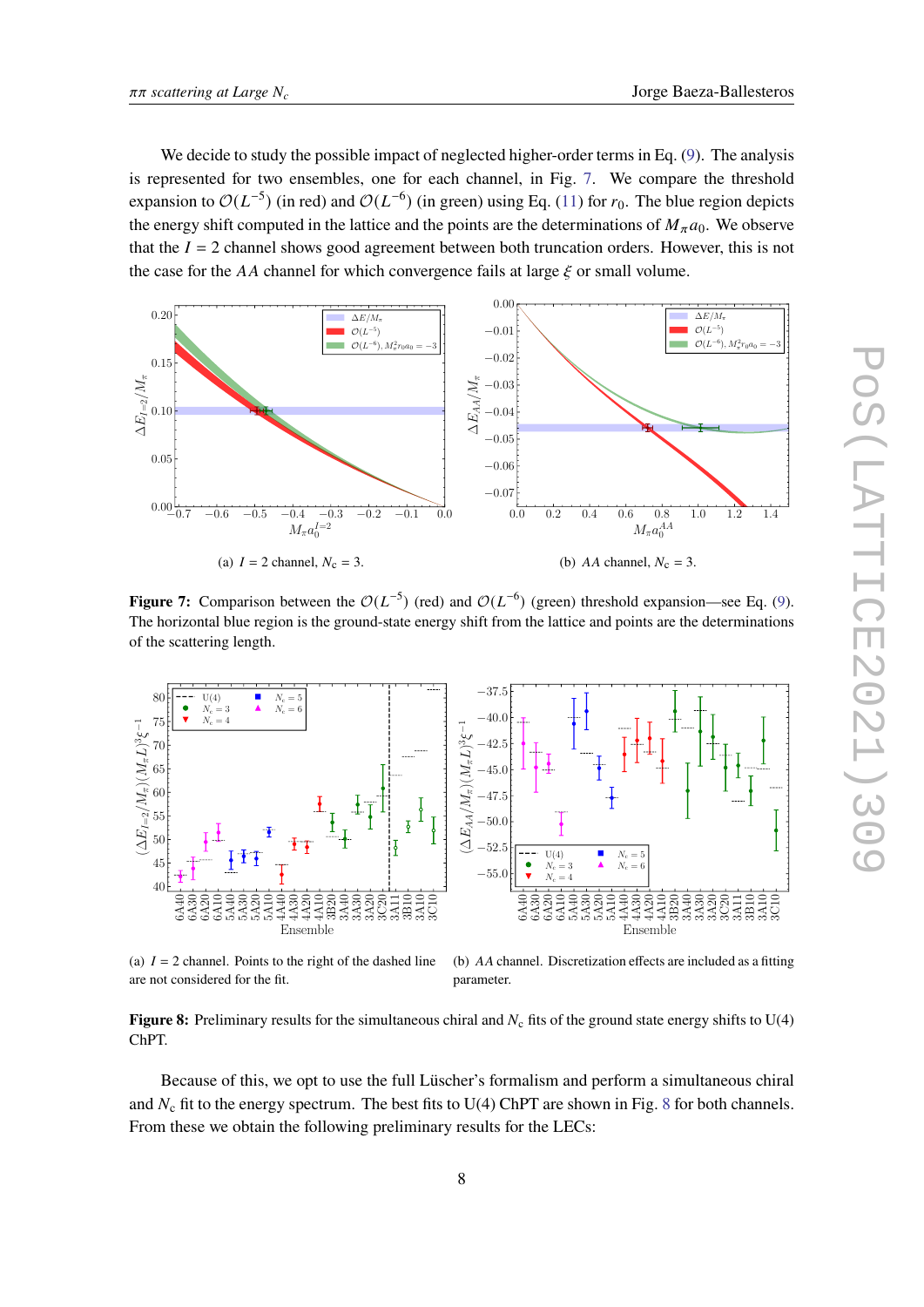$$
L_{I=2}/N_c \times 10^3 = -0.07(4) - 1.4(2)/N_c, \qquad \chi^2/\text{dof} = 0.85,
$$
  

$$
L_{AA}/N_c \times 10^3 = -0.9(2) + 2.6(6)/N_c, \qquad \chi^2/\text{dof} = 1.34.
$$
 (15)

These values are similar to the ones obtained before from the fits to the scattering length. Still, there is some tension between the leading  $N_c$  contribution to the LECs.

#### **6. Summary and outlook**

In this talk, we have reported the current status of our study of  $\pi\pi$  scattering at Large  $N_c$ . We have analyzed the  $N_c$  scaling of the scattering amplitudes in the  $I = 2$  and AA channels both numerically, and in  $U(N_f)$  ChPT up to NNLO. From the comparison of both results, we have extracted the leading and subleading  $N_c$  dependence of the relevant LECs.

In future work, we intend to study other scattering channels and meson resonances. The  $I = 0$  is very appealing due to the presence of the  $\sigma$  resonance and its contribution to final state interactions in the  $K \to \pi \pi$  decay. However, some preliminary work has shown it is much more computationally expensive. On the other hand, interactions in the  $AA$  channel analyzed in this work are attractive, which may lead to the existence of exotic states at higher CM momentum.

#### **7. Acknowledgments**

This work has received support from the Generalitat Valenciana grant PROMETEO/2019/083, the European project H2020-MSCA-ITN-2019//860881-HIDDeN, and the national project FPA2017- 85985-P. JBB is also supported by the Spanish grant FPU19/04326 of MCIU. FRL acknowledges funding from the European Union Horizon 2020 research and innovation program under the Marie Skłodowska-Curie grant agreement No. 713673 and "La Caixa" Foundation (ID 100010434, LCF/BQ/IN17/11620044). FRL has also received financial support from Generalitat Valenciana through the plan GenT program (CIDEGENT/2019/040). The work of FRL is supported in part by the U.S. Department of Energy, Office of Science, Office of Nuclear Physics, under grant Contract Numbers DE-SC0011090 and DE-SC0021006. We thank Mare Nostrum 4 (BSC), Finis Terrae II (CESGA), Caléndula (SCAYLE), Tirant 3 (UV) and Lluis Vives (Servei d'Informàtica UV) for the computing time provided.

#### **References**

- <span id="page-8-0"></span>[1] G. 't Hooft, Nucl. Phys. B **72** (1974) 461.
- <span id="page-8-1"></span>[2] P. Hernández and F. Romero-López, Eur. Phys. J. A **57** (2021)2, 52 [hep-lat/2012.03331].
- <span id="page-8-2"></span>[3] A. Donini, P. Hernández, C. Pena and F. Romero-López, Eur. Phys. J. C **88**, no. 7, 638 (2020) [hep-lat/2003.10293].
- <span id="page-8-3"></span>[4] J. Bijnens and J. Lu, JHEP **2011**, 28 (2011) [hep-ph/1102.0172].
- <span id="page-8-4"></span>[5] S. Weinberg, Physica A **96** (1979) 1-2, 327-340.
- <span id="page-8-5"></span>[6] J. Gasser and H. Leutwyler, Nucl. Phys. B **250** (1985) 465-516.